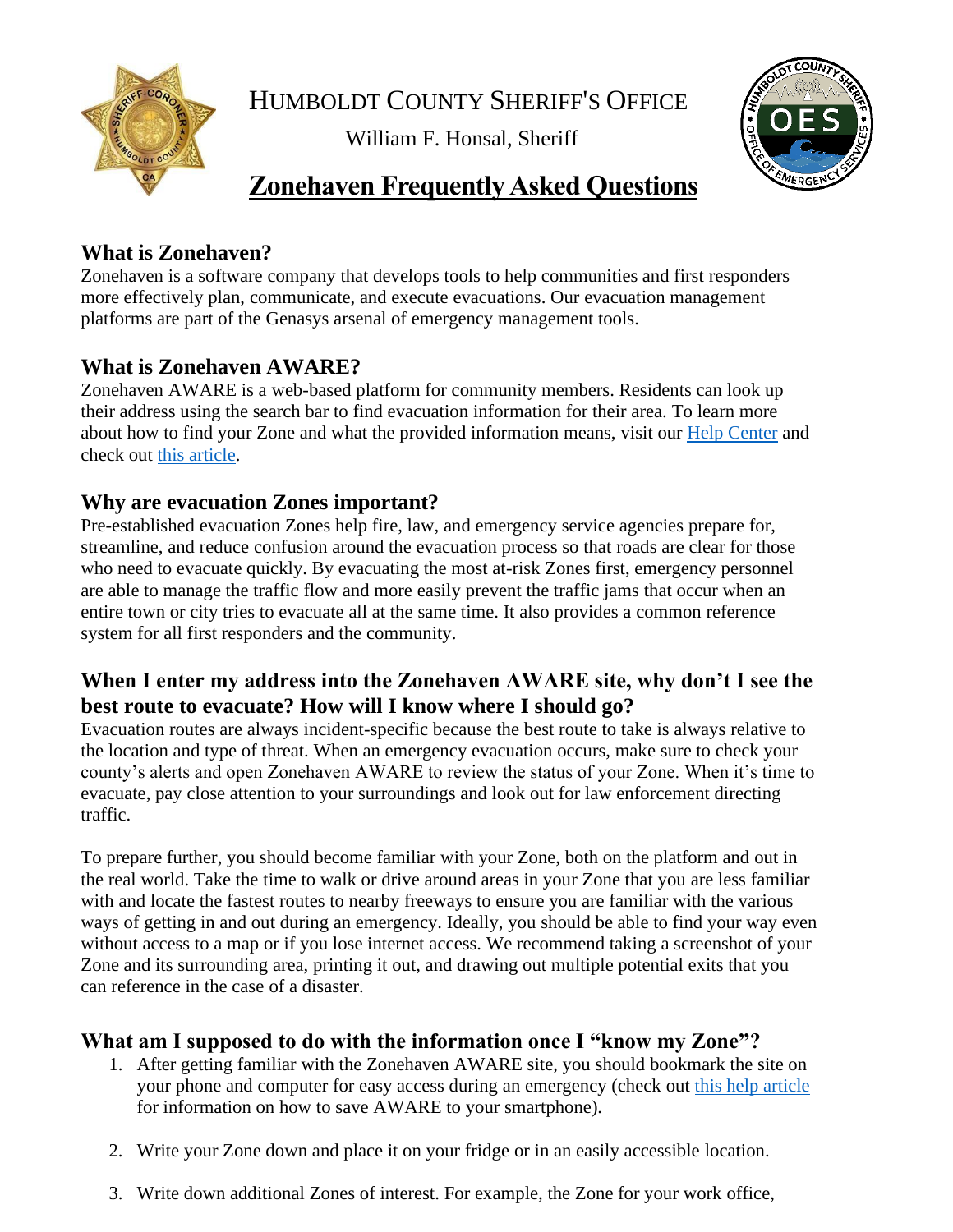children's schools, family members' Zones, etc.

- 4. Talk to your family and friends to ensure they know their Zone. Exchange Zones so you can check on each other's Zone status during an emergency.
- 5. Pack your go-bag with essentials. (Reference: [https://www.ready.gov/kit\)](https://www.ready.gov/kit)
- 6. Make a plan.
- 7. Practice your plan to check that everything runs smoothly and ensure you and your family members know all of your steps by memory.

#### **What will happen once it's time to evacuate?**

During an emergency, first responders will alert you to the threat through [Humboldt Alert](https://humboldtgov.org/2014/Emergency-Notifications) (via text, call, or email) and may also post updates on social media. If you have not registered for Humboldt Alert, do so now to ensure that you are in the loop. Pay close attention to the Zones that have an Evacuation Warning and mandatory Evacuation Orders. You can check to see if your Zone has been affected at [community.zonehaven.com.](community.zonehaven.com)

# **Is there a Zonehaven AWARE app?**

At this time, Zonehaven AWARE is only available as a web-based browser (such as Google Chrome, Apple Safari, Microsoft Edge, and Firefox). You can access the site at [community.zonehaven.com.](community.zonehaven.com) Residents are encouraged to bookmark the [Zonehaven AWARE page](community.zonehaven.com) on your browser and/or [create a website shortcut on your smartphone's home screen.](https://www.cta.org/wp-content/uploads/2020/10/Saving-Links-to-Desktop-and-Mobile-Devices.pdf)

# **What's the difference between Zonehaven AWARE and Google or Apple Maps? Can I plug in an address and get directions to another location?**

Zonehaven AWARE is not a navigation tool like Google or Apple Maps, which means you cannot plot directions or receive evacuation directions. We recommend downloading the Waze app and using it to navigate during an emergency, as Zonehaven automatically sends road closure information to Waze, which you will be able to see and use to determine your evacuation route.

However, please remember that it is crucial to always follow directions from emergency response personnel first and foremost, and connectivity may fail during an emergency, so don't rely on the app to tell you where to go. Be sure to know your area, and have several different evacuation routes planned from your house.

# **I thought I already had an evacuation Zone, but in Zonehaven AWARE it is different. Did something change?**

All Zones in Zonehaven AWARE are published by the county and are authoritative. Zonehaven works directly with each county we serve and all information for a Zone or county listed on the site has been approved by the county. If your county had evacuation Zones before joining Zonehaven, it is possible the boundaries changed to take into account things like population density, law and fire jurisdictions, traffic flow, etc. If you are seeing a discrepancy or have any questions, please contact [support@zonehaven.com.](mailto:support@zonehaven.com)

# **Where does the information in Zonehaven AWARE come from and who keeps it updated?**

Humboldt County worked directly with Zonehaven to add and approve all of the information for your Zone, and the appointed emergency response personnel update the statuses and information during emergencies.